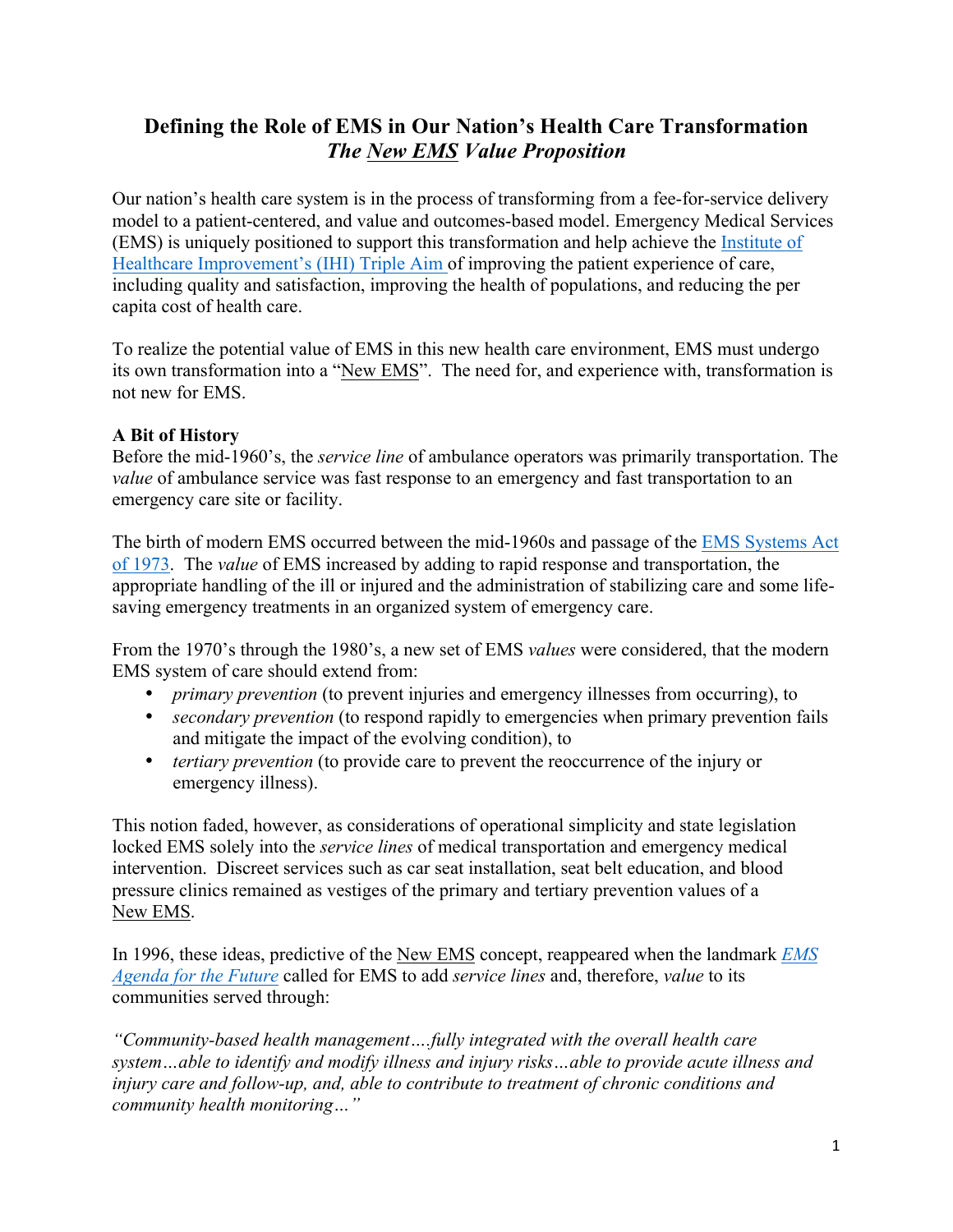This theme was reinforced by the 2004 *[Rural and Frontier EMS Agenda for the Future](https://www.nasemso.org/Projects/RuralEMS/documents/Rural-Frontier-EMS-Agenda-for-the-Future.pdf)* which not only repeated the recommendation to embrace primary and tertiary prevention, but suggested a specific *service line* for a New EMS: "EMS based community health care" or "community paramedicine", a notion that had first appeared in publication in  $2001<sup>1</sup>$ .

#### **Applying Community Paramedicine Concepts to Today's Challenge**

Current U.S. health care expenditures per capita and as a percentage of our nation's gross domestic product outpace all other developed nations, yet most key health care indicators, such as life expectancy and infant mortality, lag behind. Simply stated – we are not getting a good return on the health care dollars we spend, and our country can no longer afford our health care bill. Current health care expenditures absorb about [24% of all federal government spending](http://www.cbpp.org/research/policy-basics-where-do-our-federal-tax-dollars-go), and that percentage is projected to grow exponentially in the next decade.

This daunting landscape has spurred a fundamental shift in the way that health care is provided and financed in our country. Health care payers - both private insurance companies and the federal government, through Medicare and Medicaid - are transitioning from a fee-for-service payment model that links payment to the *quantity of care provided* to a payment model linked to the *quality of care provided and measurable patient outcomes*. As a result, previous distinct healthcare delivery entities including hospitals, physician groups, nursing homes, and many others, are being incentivized to coordinate the care they provide resulting in the creation of large "integrated healthcare delivery systems."

Health care payers also realize the potential for savings by keeping people healthy in the community through prevention programs rather than treating avoidable illnesses and injuries in a hospital. In looking at the provision of ambulance services, there is a growing awareness among payers that decisions made in the field impact not just the cost of the transport, but also downstream costs in the emergency department and subsequent charges that result from patients being taken to the hospital. Reducing patient episodes that require ambulance transport is certainly consistent with the goals of the health care transformation and the IHI Triple Aim. Indeed, the time is fast approaching when EMS will have to answer hard questions about the *value* of all those current ambulance transports to hospital emergency departments.

As a result of their *value* in addressing these issues, new service lines such as CP (together with response, medical intervention and transportation) form a New EMS that has been implemented in many forms and in dozens of communities in North America following the *Rural/Frontier Agenda's* publication, and its presence is rapidly expanding. New EMS agencies have developed patient *service lines* focused on prevention that fill a health care gap in their communities. Some agencies have added *community paramedicine* (CP) as an additional *service line* offered by their agency. Some agencies have collaborated with other health care providers/agencies in their community as part of a *mobile integrated healthcare* (MIH) system. These concepts are defined below.

.

<sup>1 –</sup> Rowley TD, Solving the Paramedic Paradox. *Rural Health News*, 8:3:1-5; Fall, 2001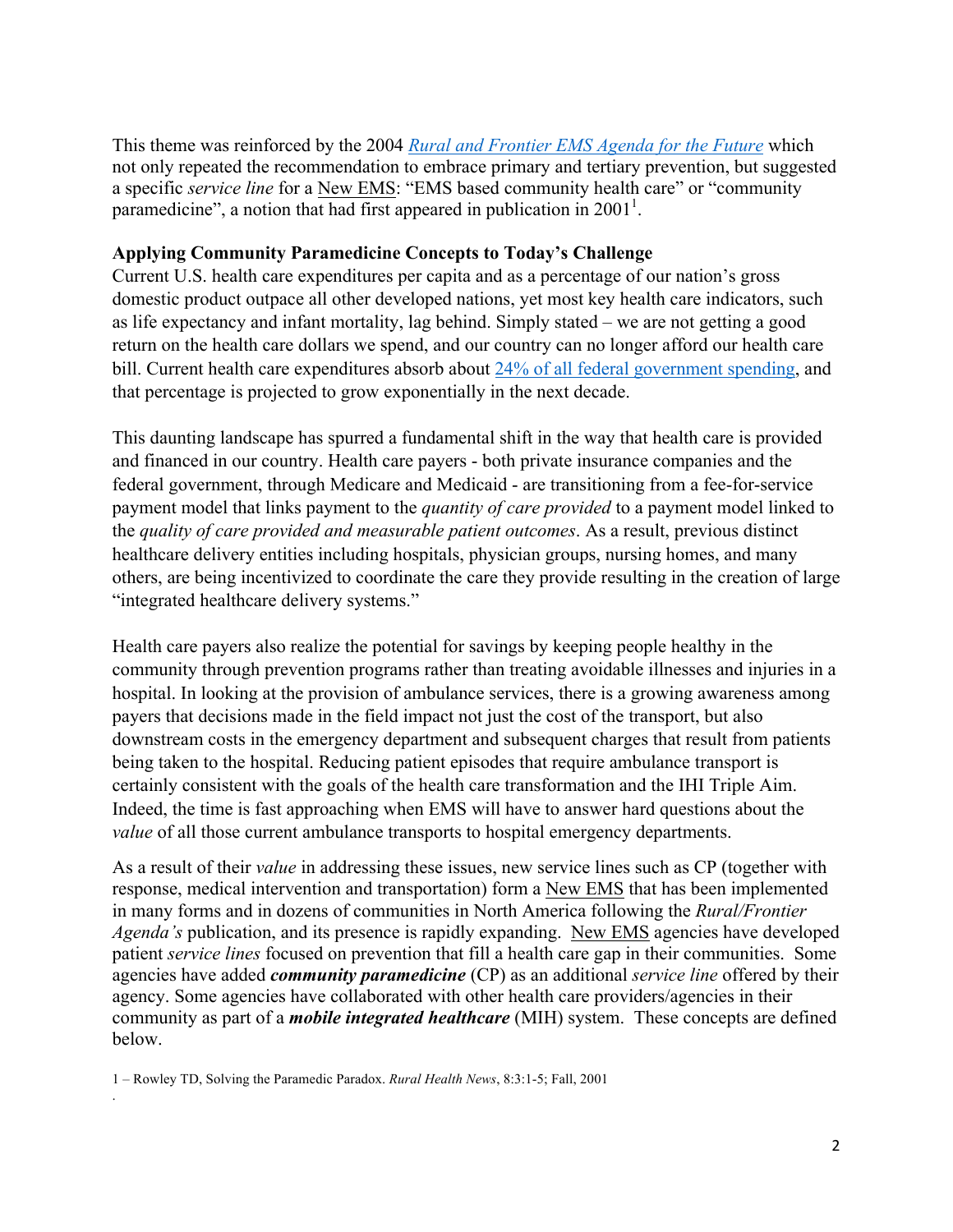## **The New EMS Value Proposition**

To remain relevant and valued in this new healthcare paradigm, EMS agencies need to offer service lines including a menu of emergency and preventative medical services that meet the particular needs of their communities. Even services that are confident in their tax-based support may not be able to focus solely on emergency response if they cannot demonstrate value.

*The New EMS service lines include (performance measured for effectiveness, and in every aspect data-driven):*

- Emergency medical dispatch (including provision of, or affiliation with, advice lines for patient navigation),
- Rapid response, emergency and critical care (ground and airmedical) transport,
- Interfacility and other medical transportation,
- Emergency medical assessment and intervention (basic life support, advanced life support, tactical and wilderness emergency care),
- Logistical, operational, or clinical support of mobile integrated healthcare ("MIH") services operated by the EMS agency or by another agency, facility or system.
- Community paramedicine services, which may be an integral part of an MIH system or operate as a stand-alone, can include some or all of the following
	- o urgent medical assessment and care,
	- o preventive medical assessment and care,
	- o chronic disease assessment and management support,
	- o post-discharge follow-up assessment and management support, and/or
	- o based on the assessments described above, patient transport, arranged transportation, or referral to other community health and social service resources.

#### *The New EMS provides essential value to the transforming health care system because:*

- EMS is already in virtually every community.
- EMS is fully mobile and able to address patient needs 24 hours a day, seven days a week, and 365 days a year.
- EMS is an expected, respected, and welcomed source of medical assessment and care in people's homes and elsewhere in the community.
- EMS provides highly reliable patient assessment and intervention during calls to 9-1-1 and in response to emergency, urgent or unscheduled episodes of illness or injury.
- EMS, through its multiple service lines, can effectively navigate patients needing urgent or unscheduled care through the health care system to ensure they receive the right care, in the right place, at the right time.
- Through its 24/7/365 health care safety net, EMS' CP services are able to fill gaps in patient care identified by its providers and by others in the community's health care network. EMS can prevent new or recurrent medical episodes through these services. This reduces the incidence of ambulance transports, emergency department visits, hospital admissions and readmissions, preserving medical resources and reducing costs.
- Mobile integrated healthcare is a model in which a variety of community health care providers/agencies organize to deliver a broad spectrum of patient-centered preventive,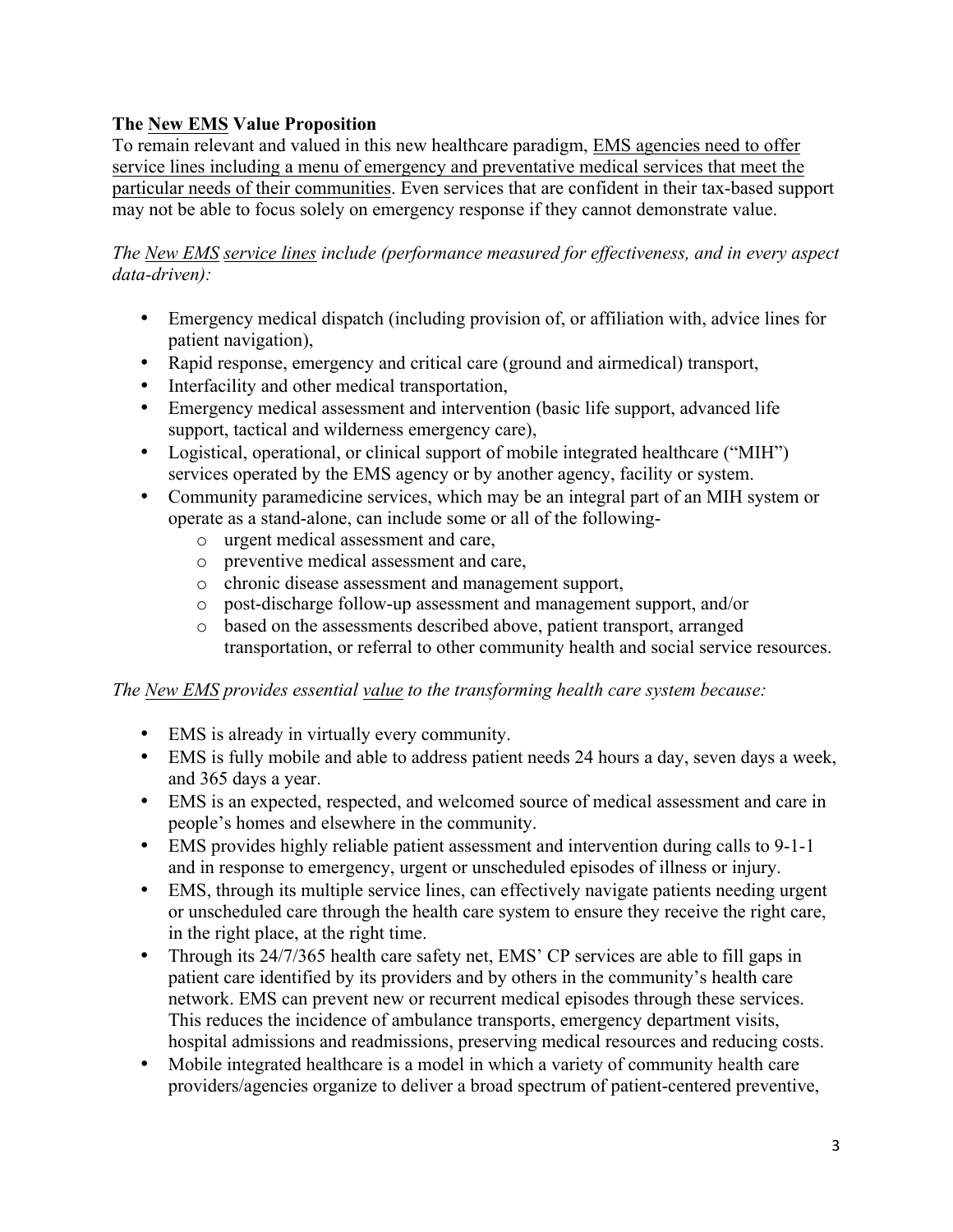primary, specialty, and/or rehabilitative care outside of medical facilities. EMS can support this model by operating an MIH system or by providing CP services for it.

#### **How Does "Community Paramedicine" Differ from "Mobile Integrated Healthcare"?**

Community paramedicine and mobile integrated healthcare are both patient-centered, mobile services offered outside of medical facilities. The former is an extension of EMS paramedicine practice and services to cover health care gaps in communities. The latter is an administrative organization of multi-disciplinary medical, nursing, and other practices which may or may not involve EMS paramedicine providers.

#### *Community Paramedicine*

The New EMS continues to operate in a system defined by state EMS law that is coordinated and regulated by a state EMS office. Those agencies and personnel who provide EMS' *lines of service* are licensed by that state EMS office.

Community paramedicine is provided as a *service line* by these agencies and personnel.

New EMS agencies may have contracts or other agreements to coordinate/integrate their CP services with other health/medical agencies, facilities, payers, and systems.

EMS personnel typically receive additional education to deliver some CP services. "Community paramedics", "community paramedic technicians", "community paramedic clinicians", "community paramedic practitioners", "community health paramedics", "integrated health paramedics", and certain other designations describe personnel with more extensive, usually college-sponsored, specialty education to provide CP services. These are specialty designations and not additional licensing levels of EMS personnel. In some states, non-EMS health care providers may be certified as community paramedics (or a similar title) and therefore be providers within a CP service. Some CP personnel may operate in MIH, home health, and other agencies as well.

When other personnel operate as part of the community paramedicine service, they are in the control of the EMS agency under the coordination and regulation of the state EMS office. These may include medical dispatchers and non-nurse advice line operators, and the community paramedics and other designations of CP service providers. Others may operate in New EMS CP services in the same way the flight nurses and others operate in EMS agencies.

#### *Mobile Integrated Healthcare*

This is a multi-disciplinary, administrative organization of mobile health services which is operated by a health/medical agency, facility, or system. A New EMS service may operate an MIH. This will usually be separate from the operations for which the state EMS office licenses it, because the MIH is an administrative construct of multidisciplinary independent practices over which the EMS office has no authority. It may provide its own CP services in support of that or another MIH system. An MIH system's providers may include doctors, nurses, therapists, dentists, nurse practitioners, physician assistants, dentists, dental assistants and others. New EMS CP personnel may provide clinical, operational or logistical services as a part of MIH.